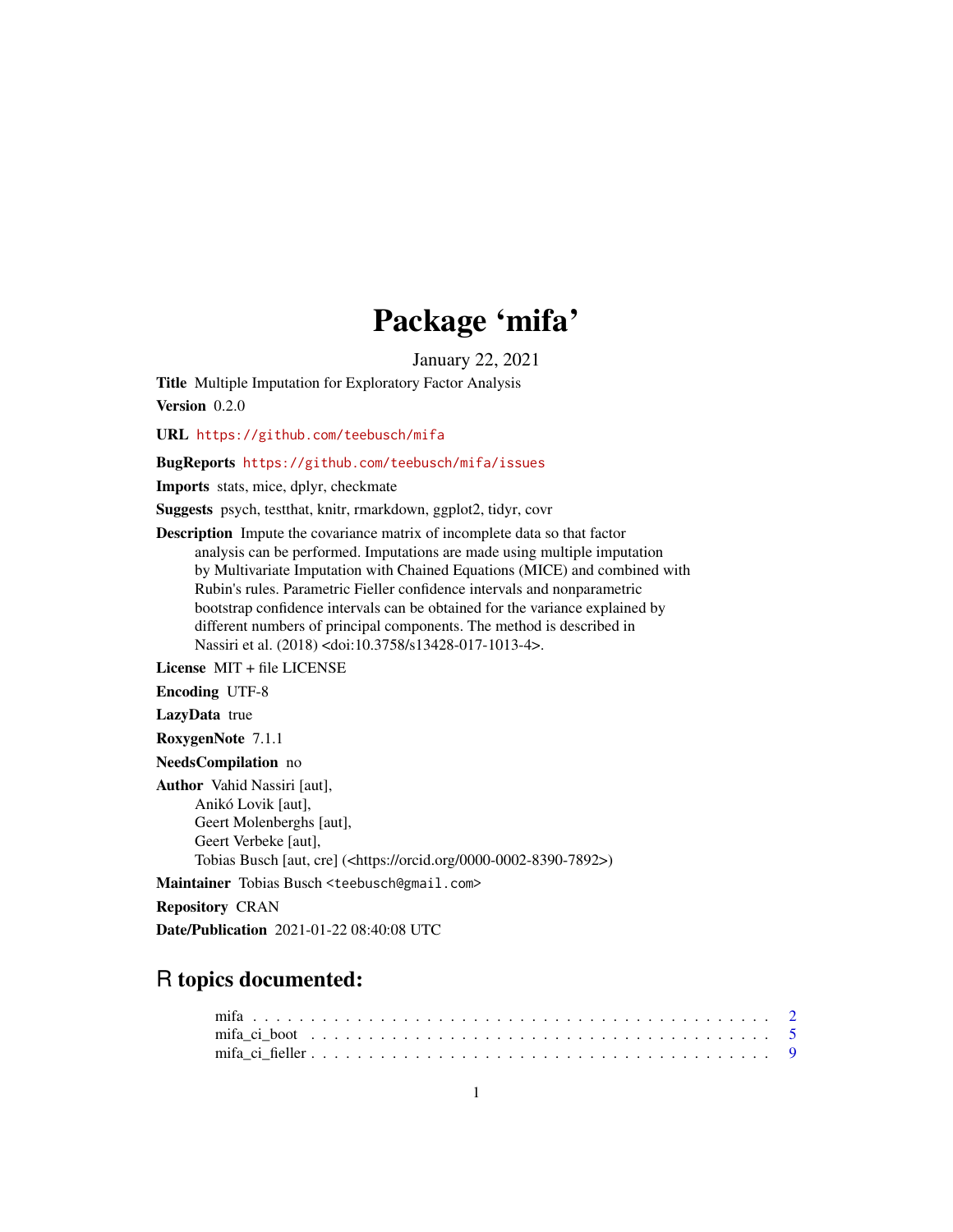#### <span id="page-1-0"></span>**Index** [11](#page-10-0)

<span id="page-1-1"></span>

#### Description

Compute covariance matrix of incomplete data using multiple imputation. For multiple imputation, *Multivariate Imputation by Chained Equations* (MICE) from the [mice](#page-0-0) package is used. The covariance matrices of the imputed data sets are combined using Rubin's rules.

#### Usage

```
mifa(
 data,
 cov_vars = dplyr::everything(),
 n_pc,
 ci = FALSE,conf = 0.95,n_boot = 1000,
  ...
)
```
#### Arguments

| data     | A data frame with missing values coded as NA.                                                                                                                                                                                                                                                                                                                                                                                                                                                                                                                                                                                                                                                    |
|----------|--------------------------------------------------------------------------------------------------------------------------------------------------------------------------------------------------------------------------------------------------------------------------------------------------------------------------------------------------------------------------------------------------------------------------------------------------------------------------------------------------------------------------------------------------------------------------------------------------------------------------------------------------------------------------------------------------|
| cov_vars | Variables in data for which to calculate the covariance matrix. Supports (tidy<br>selection)dplyr::select(). This allows to select variables that are used for the<br>imputations of missing values, but not the calculations of the covariance matrix.<br>This is especially useful when there are categorical predictors that can improve<br>the imputation of the response variables, but for which covariance cannot be<br>calculated. By default, all variables in data are used for both, the imputation<br>and the covariance matrix. Note: Variables and rows used for the imputation,<br>as well as the method for imputation can be configured using the  See also<br>$mice::mice()$ . |
| n_pc     | Integer or integer vector indicating number of principal components (eigenvec-<br>tors) for which explained variance (eigenvalues) should be obtained and for<br>which confidence intervals should be computed. Defaults to all principal com-<br>ponents, <i>i.e.</i> , the number of variables in the data.                                                                                                                                                                                                                                                                                                                                                                                    |
| сi       | A character string indicating which types of confidence intervals should be con-<br>structed for the variance explained by the principal components. If "boot",<br>"fieller", or "both", the corresponding intervals are computed. If FALSE<br>(the default) no confidence intervals will be computed. The components for<br>which confidence intervals should be computed can be set with n_pc. See<br>mifa_ci_boot() and mifa_ci_fieller() for details about the two methods.                                                                                                                                                                                                                  |
| conf     | Confidence level for constructing confidence intervals. The default is .95 that<br>is, 95% confidence intervals.                                                                                                                                                                                                                                                                                                                                                                                                                                                                                                                                                                                 |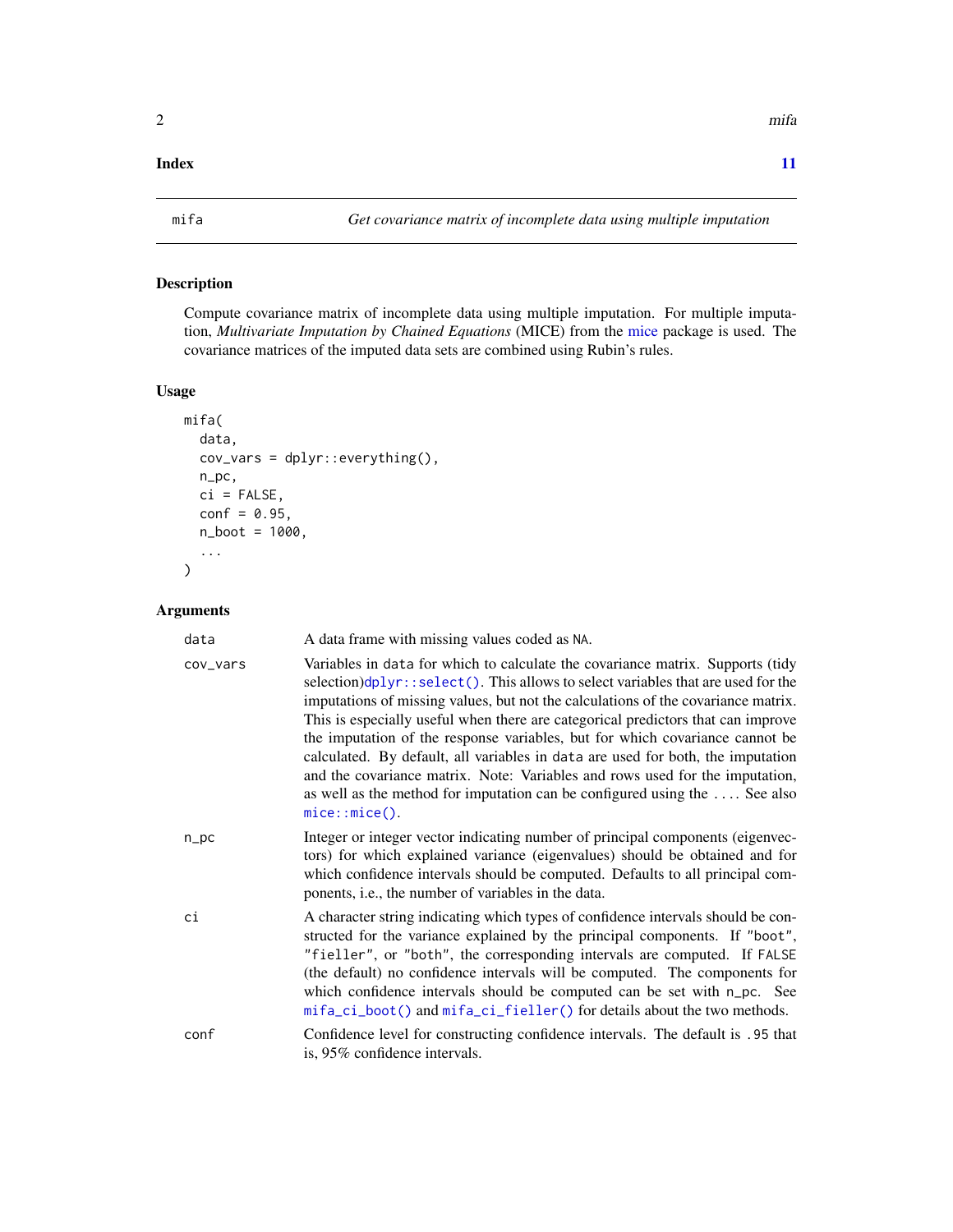<span id="page-2-0"></span>n\_boot Number of bootstrap samples to use for bootstrapped confidence intervals. The default is 1000.

... Arguments passed on to mice: : mice

m Number of multiple imputations. The default is m=5.

- method Can be either a single string, or a vector of strings with length length(blocks), specifying the imputation method to be used for each column in data. If specified as a single string, the same method will be used for all blocks. The default imputation method (when no argument is specified) depends on the measurement level of the target column, as regulated by the defaultMethod argument. Columns that need not be imputed have the empty method "". See details.
- predictorMatrix A numeric matrix of length(blocks) rows and ncol(data) columns, containing 0/1 data specifying the set of predictors to be used for each target column. Each row corresponds to a variable block, i.e., a set of variables to be imputed. A value of 1 means that the column variable is used as a predictor for the target block (in the rows). By default, the predictorMatrix is a square matrix of ncol(data) rows and columns with all 1's, except for the diagonal. Note: For two-level imputation models (which have "2l" in their names) other codes (e.g, 2 or -2) are also allowed.
- ignore A logical vector of nrow(data) elements indicating which rows are ignored when creating the imputation model. The default NULL includes all rows that have an observed value of the variable to imputed. Rows with ignore set to TRUE do not influence the parameters of the imputation model, but are still imputed. We may use the ignore argument to split data into a training set (on which the imputation model is built) and a test set (that does not influence the imputation model estimates). Note: Multivariate imputation methods, like mice. impute. jomoImpute() or mice.impute.panImpute(), do not honour the ignore argument.
- where A data frame or matrix with logicals of the same dimensions as data indicating where in the data the imputations should be created. The default, where = is.na(data), specifies that the missing data should be imputed. The where argument may be used to overimpute observed data, or to skip imputations for selected missing values.
- blocks List of vectors with variable names per block. List elements may be named to identify blocks. Variables within a block are imputed by a multivariate imputation method (see method argument). By default each variable is placed into its own block, which is effectively fully conditional specification (FCS) by univariate models (variable-by-variable imputation). Only variables whose names appear in blocks are imputed. The relevant columns in the where matrix are set to FALSE of variables that are not block members. A variable may appear in multiple blocks. In that case, it is effectively re-imputed each time that it is visited.
- visitSequence A vector of block names of arbitrary length, specifying the sequence of blocks that are imputed during one iteration of the Gibbs sampler. A block is a collection of variables. All variables that are members of the same block are imputed when the block is visited. A variable that is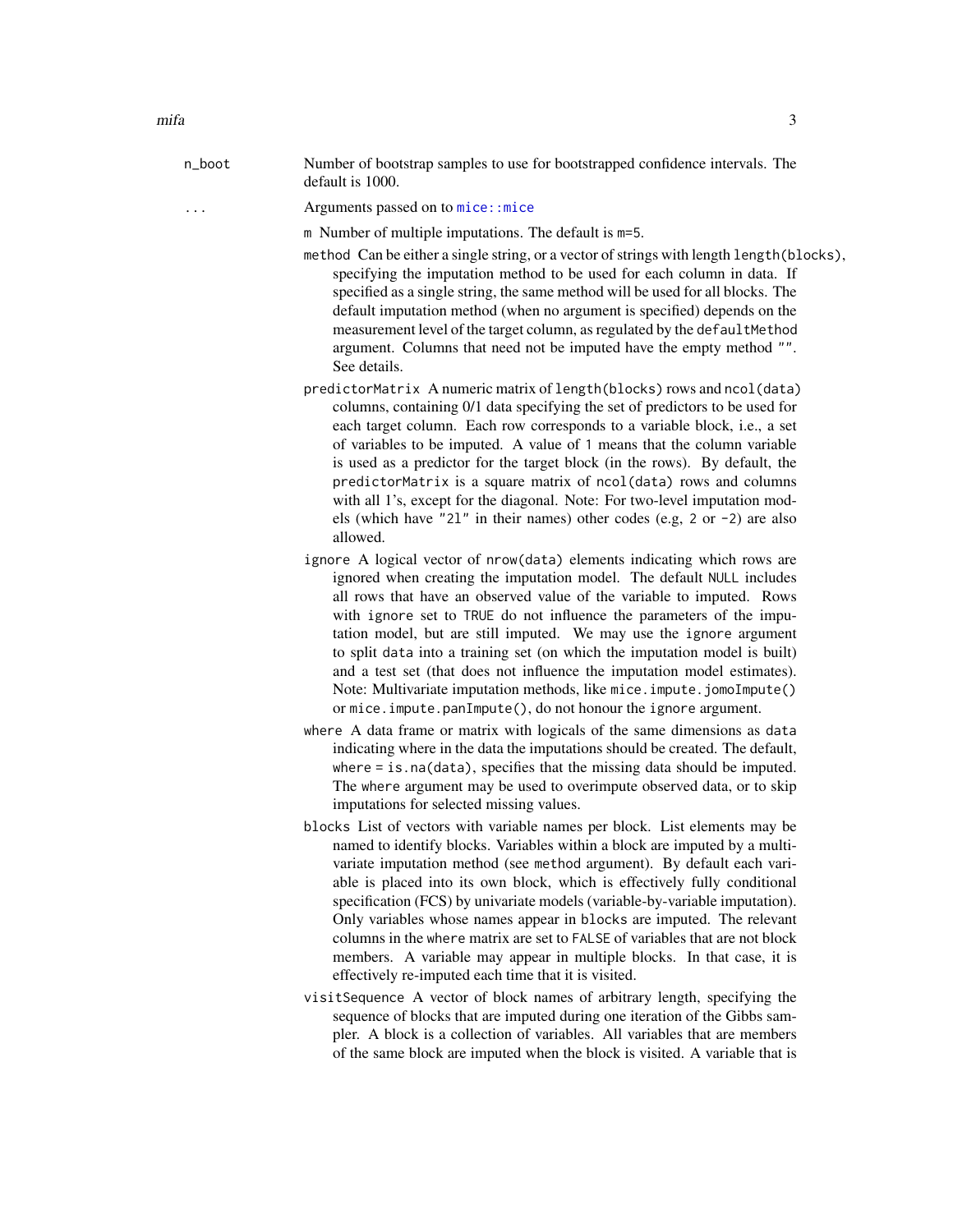a member of multiple blocks is re-imputed within the same iteration. The default visitSequence = "roman" visits the blocks (left to right) in the order in which they appear in blocks. One may also use one of the following keywords: "arabic" (right to left), "monotone" (ordered low to high proportion of missing data) and "revmonotone" (reverse of monotone).

- formulas A named list of formula's, or expressions that can be converted into formula's by as.formula. List elements correspond to blocks. The block to which the list element applies is identified by its name, so list names must correspond to block names. The formulas argument is an alternative to the predictorMatrix argument that allows for more flexibility in specifying imputation models, e.g., for specifying interaction terms.
- blots A named list of alist's that can be used to pass down arguments to lower level imputation function. The entries of element blots[[blockname]] are passed down to the function called for block blockname.
- post A vector of strings with length ncol(data) specifying expressions as strings. Each string is parsed and executed within the sampler() function to post-process imputed values during the iterations. The default is a vector of empty strings, indicating no post-processing.
- defaultMethod A vector of length 4 containing the default imputation methods for 1) numeric data, 2) factor data with 2 levels, 3) factor data with  $> 2$ unordered levels, and 4) factor data with > 2 ordered levels. By default, the method uses pmm, predictive mean matching (numeric data) logreg, logistic regression imputation (binary data, factor with 2 levels) polyreg, polytomous regression imputation for unordered categorical data (factor > 2 levels) polr, proportional odds model for (ordered, > 2 levels).
- maxit A scalar giving the number of iterations. The default is 5.
- printFlag If TRUE, mice will print history on console. Use print=FALSE for silent computation.
- seed An integer that is used as argument by the set.seed() for offsetting the random number generator. Default is to leave the random number generator alone.
- data.init A data frame of the same size and type as data, without missing data, used to initialize imputations before the start of the iterative process. The default NULL implies that starting imputation are created by a simple random draw from the data. Note that specification of data.init will start all m Gibbs sampling streams from the same imputation.

#### Details

The function also computes the variance explained by different numbers of principal components and the corresponding Fieller (parametric) or bootstrap (nonparametric) confidence intervals.

#### Value

A list:

cov\_combined The estimated covariance matrix of the incomplete data, based on the combined covariance matrices of imputed data sets.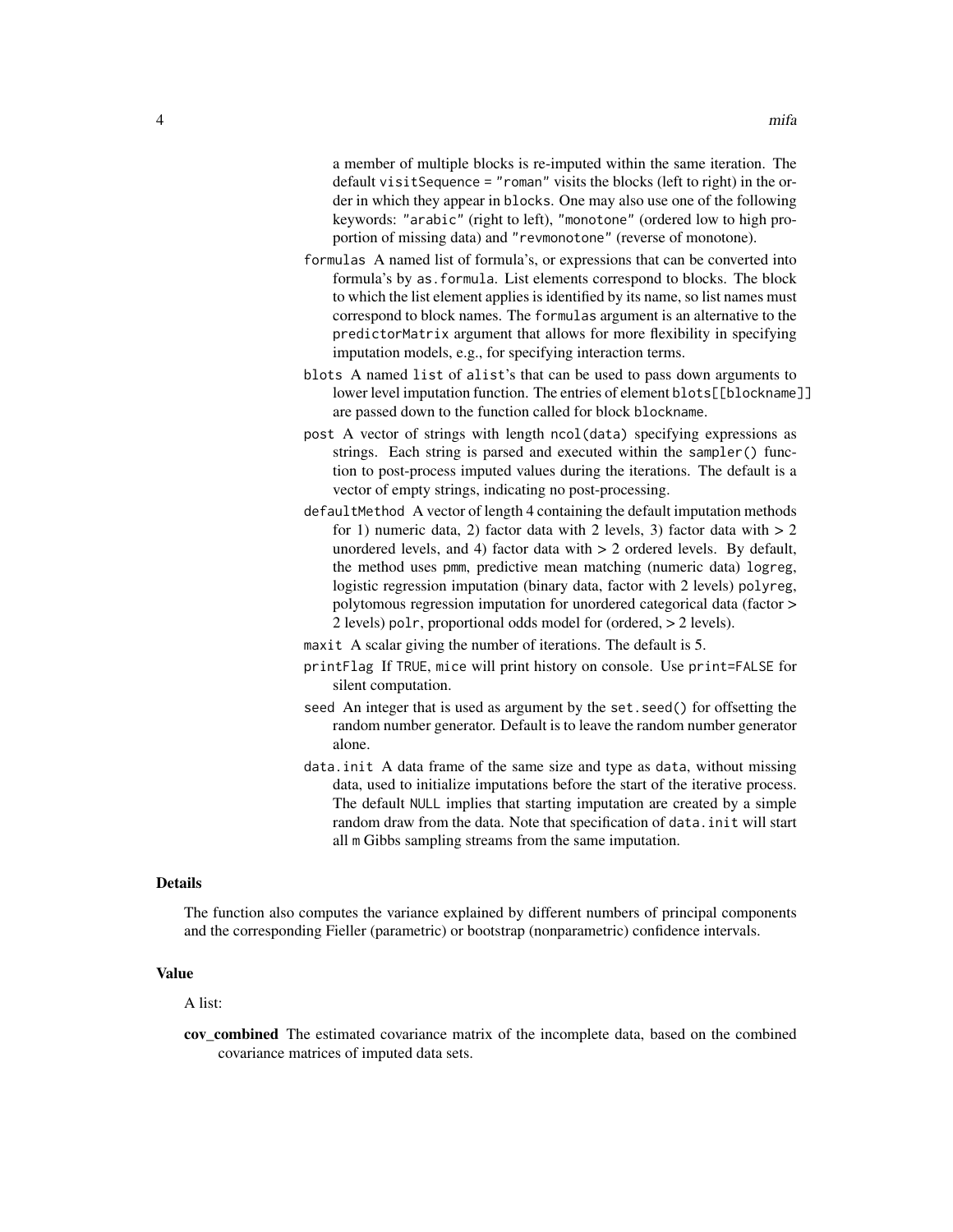<span id="page-4-0"></span>cov\_imputations A list containing the estimated covariance matrixes for all imputed data sets.

- var\_explained A data frame containing the estimated proportions of explained variance for each of specified n\_pc components. Depending o n ci, it will also contain the estimated Fieller's (parametric) and/or bootstrap (nonparametric) confidence interval for the proportion of variance explained by the different numbers of principal components defined by n\_pc.
- mids Object of type [mice::mids.](#page-0-0) This is the results of the multiple imputation step for the covariance matrix. Can be useful for diagnosing the multiple imputations.

#### References

Nassiri, V., Lovik, A., Molenberghs, G., & Verbeke, G. (2018). On using multiple imputation for exploratory factor analysis of incomplete data. Behavioral Research Methods 50, 501–517. doi: [10.3758/s1342801710134](https://doi.org/10.3758/s13428-017-1013-4)

#### See Also

[mifa\\_ci\\_boot\(\)](#page-4-1), [mifa\\_ci\\_fieller\(\)](#page-8-1), [mice::mice\(\)](#page-0-0)

#### Examples

```
if(requireNamespace("psych")) {
 data <- psych::bfi
 mifa(data, cov_vars = -c(age, education, gender), ci = "fieller", print = FALSE)
}
```
<span id="page-4-1"></span>mifa\_ci\_boot *Bootstrap confidence intervals for explained variance*

#### Description

Compute bootstrap confidence intervals for the proportion of explained variance for the covariance of an incomplete data imputed using multiple imputation. For multiple imputation, Multivariate Imputation by Chained Equations (MICE) from the [mice](#page-0-0) package is used.

#### Usage

```
mifa_ci_boot(
  data,
  cov_vars = dplyr::everything(),
  n_pc,
  conf = 0.95,
  n\_boot = 1000,
  progress = FALSE,
  ...
)
```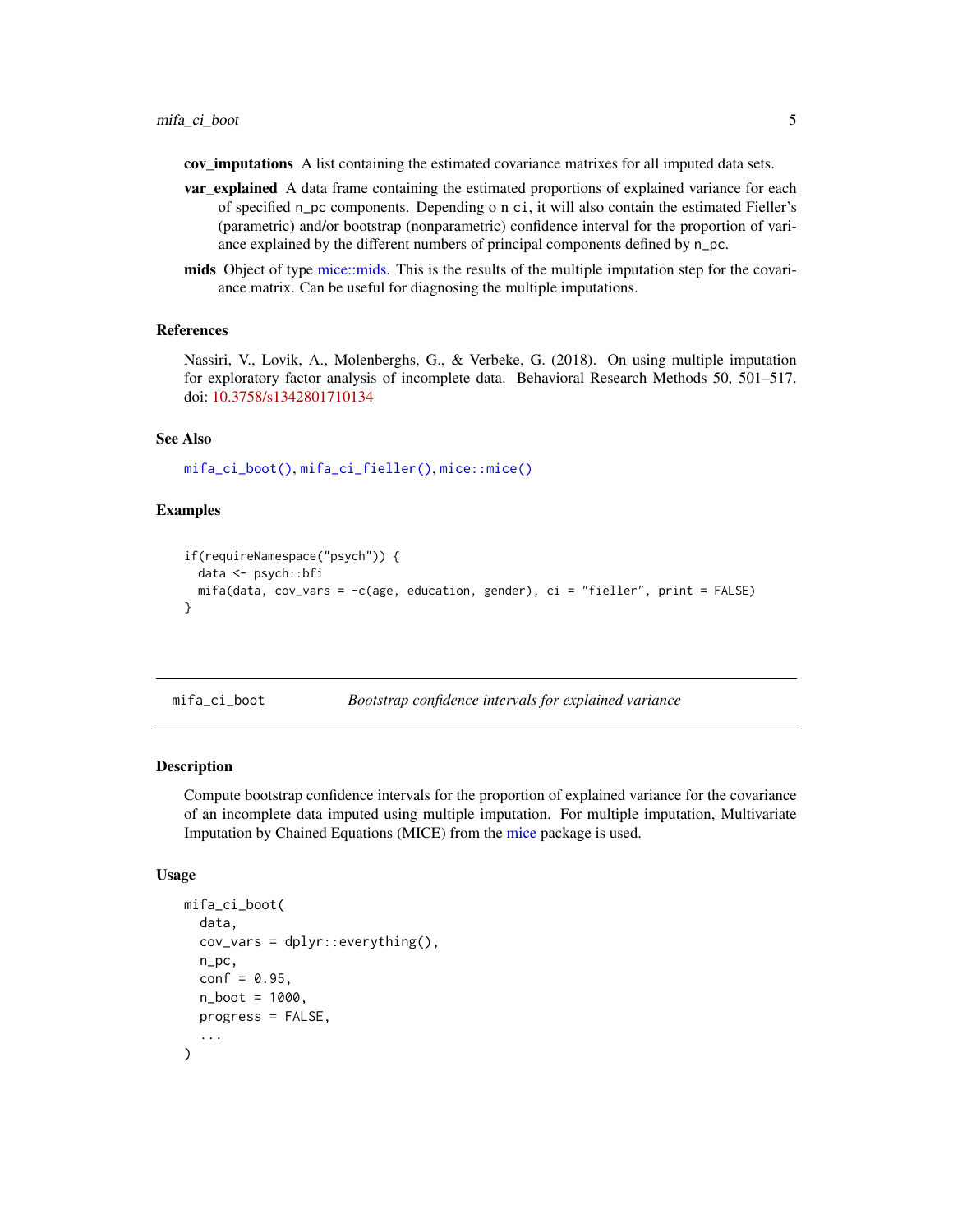#### <span id="page-5-0"></span>Arguments

| data     | A data frame with missing values coded as NA.                                                                                                                                                                                                                                                                                                                                                                                                                                                                                                                                                                                                                                                                    |
|----------|------------------------------------------------------------------------------------------------------------------------------------------------------------------------------------------------------------------------------------------------------------------------------------------------------------------------------------------------------------------------------------------------------------------------------------------------------------------------------------------------------------------------------------------------------------------------------------------------------------------------------------------------------------------------------------------------------------------|
| cov_vars | Variables in data for which to calculate the covariance matrix. Supports (tidy<br>$selection)$ dplyr:: $select()$ . This allows to select variables that are used for the<br>imputations of missing values, but not the calculations of the covariance matrix.<br>This is especially useful when there are categorical predictors that can improve<br>the imputation of the response variables, but for which covariance cannot be<br>calculated. By default, all variables in data are used for both, the imputation<br>and the covariance matrix. Note: Variables and rows used for the imputation,<br>as well as the method for imputation can be configured using the $\dots$ . See also<br>$mice::mice()$ . |
| $n\_pc$  | Integer or integer vector indicating number of principal components (eigenvec-<br>tors) for which explained variance (eigenvalues) should be obtained and for<br>which confidence intervals should be computed. Defaults to all principal com-<br>ponents, i.e., the number of variables in the data.                                                                                                                                                                                                                                                                                                                                                                                                            |
| conf     | Confidence level for constructing confidence intervals. The default is .95 that<br>is, 95% confidence intervals.                                                                                                                                                                                                                                                                                                                                                                                                                                                                                                                                                                                                 |
| n_boot   | Number of bootstrap samples to use for bootstrapped confidence intervals. The<br>default is 1000.                                                                                                                                                                                                                                                                                                                                                                                                                                                                                                                                                                                                                |
| progress | Logical. Whether to show progress bars for computation of bootstrap confidence<br>intervals. Default is FALSE.                                                                                                                                                                                                                                                                                                                                                                                                                                                                                                                                                                                                   |
|          | Arguments passed on to mice:: mice                                                                                                                                                                                                                                                                                                                                                                                                                                                                                                                                                                                                                                                                               |
|          | m Number of multiple imputations. The default is m=5.<br>method Can be either a single string, or a vector of strings with length length (blocks),<br>specifying the imputation method to be used for each column in data. If<br>specified as a single string, the same method will be used for all blocks. The<br>default imputation method (when no argument is specified) depends on the<br>measurement level of the target column, as regulated by the defaultMethod<br>argument. Columns that need not be imputed have the empty method "".<br>See details.                                                                                                                                                 |
|          | predictorMatrix A numeric matrix of length (blocks) rows and ncol (data)<br>columns, containing 0/1 data specifying the set of predictors to be used for<br>each target column. Each row corresponds to a variable block, i.e., a set<br>of variables to be imputed. A value of 1 means that the column variable<br>is used as a predictor for the target block (in the rows). By default, the<br>predictorMatrix is a square matrix of ncol(data) rows and columns<br>with all 1's, except for the diagonal. Note: For two-level imputation mod-<br>els (which have "21" in their names) other codes (e.g, 2 or $-2$ ) are also<br>allowed.                                                                     |
|          | ignore A logical vector of nrow(data) elements indicating which rows are<br>ignored when creating the imputation model. The default NULL includes<br>all rows that have an observed value of the variable to imputed. Rows<br>with ignore set to TRUE do not influence the parameters of the impu-<br>tation model, but are still imputed. We may use the ignore argument<br>to split data into a training set (on which the imputation model is built)                                                                                                                                                                                                                                                          |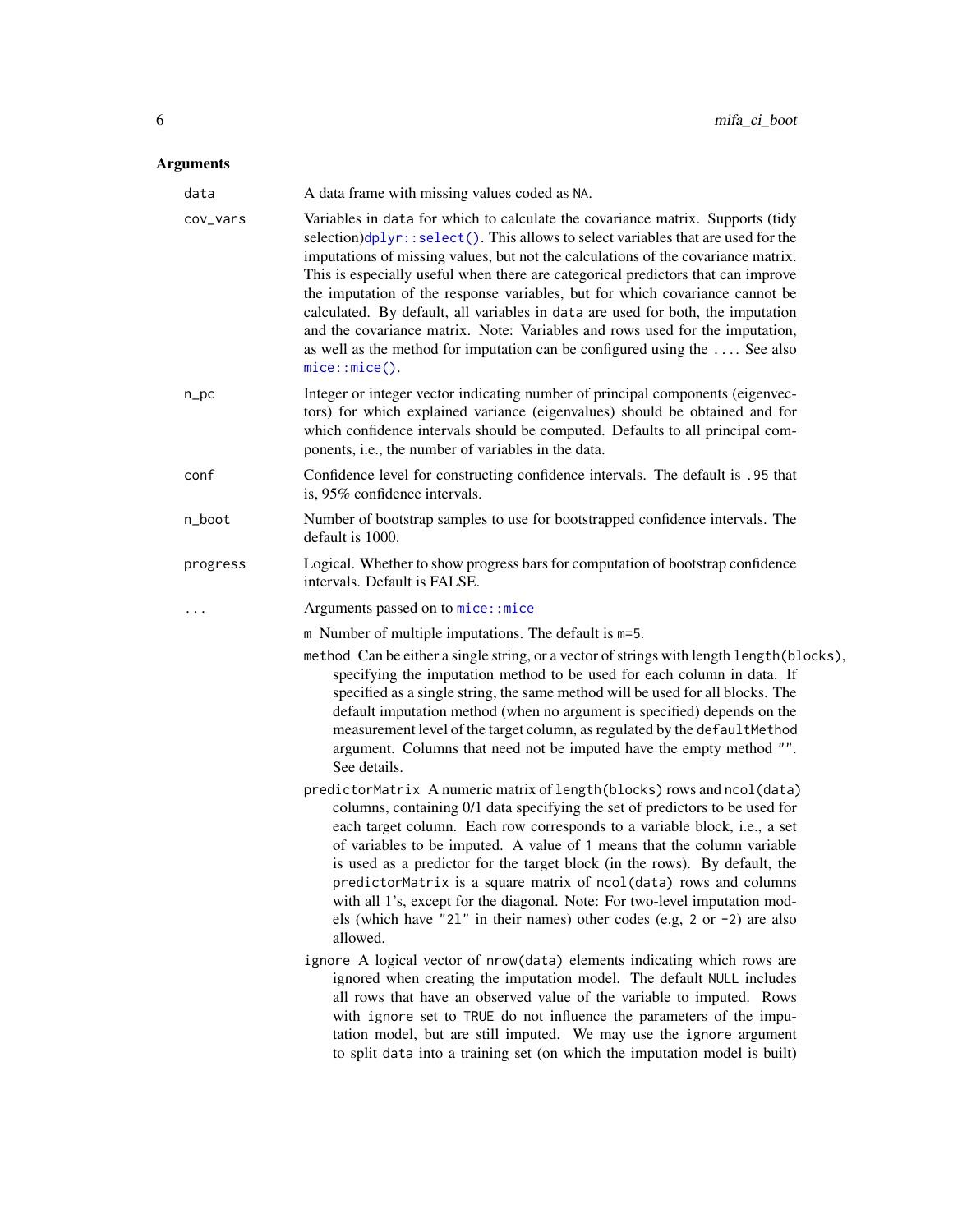and a test set (that does not influence the imputation model estimates). Note: Multivariate imputation methods, like mice. impute. jomoImpute() or mice.impute.panImpute(), do not honour the ignore argument.

- where A data frame or matrix with logicals of the same dimensions as data indicating where in the data the imputations should be created. The default, where  $=$  is.na(data), specifies that the missing data should be imputed. The where argument may be used to overimpute observed data, or to skip imputations for selected missing values.
- blocks List of vectors with variable names per block. List elements may be named to identify blocks. Variables within a block are imputed by a multivariate imputation method (see method argument). By default each variable is placed into its own block, which is effectively fully conditional specification (FCS) by univariate models (variable-by-variable imputation). Only variables whose names appear in blocks are imputed. The relevant columns in the where matrix are set to FALSE of variables that are not block members. A variable may appear in multiple blocks. In that case, it is effectively re-imputed each time that it is visited.
- visitSequence A vector of block names of arbitrary length, specifying the sequence of blocks that are imputed during one iteration of the Gibbs sampler. A block is a collection of variables. All variables that are members of the same block are imputed when the block is visited. A variable that is a member of multiple blocks is re-imputed within the same iteration. The default visitSequence = "roman" visits the blocks (left to right) in the order in which they appear in blocks. One may also use one of the following keywords: "arabic" (right to left), "monotone" (ordered low to high proportion of missing data) and "revmonotone" (reverse of monotone).
- formulas A named list of formula's, or expressions that can be converted into formula's by as.formula. List elements correspond to blocks. The block to which the list element applies is identified by its name, so list names must correspond to block names. The formulas argument is an alternative to the predictorMatrix argument that allows for more flexibility in specifying imputation models, e.g., for specifying interaction terms.
- blots A named list of alist's that can be used to pass down arguments to lower level imputation function. The entries of element blots[[blockname]] are passed down to the function called for block blockname.
- post A vector of strings with length ncol(data) specifying expressions as strings. Each string is parsed and executed within the sampler() function to post-process imputed values during the iterations. The default is a vector of empty strings, indicating no post-processing.
- defaultMethod A vector of length 4 containing the default imputation methods for 1) numeric data, 2) factor data with 2 levels, 3) factor data with  $> 2$ unordered levels, and 4) factor data with  $> 2$  ordered levels. By default, the method uses pmm, predictive mean matching (numeric data) logreg, logistic regression imputation (binary data, factor with 2 levels) polyreg, polytomous regression imputation for unordered categorical data (factor > 2 levels) polr, proportional odds model for (ordered, > 2 levels).
- maxit A scalar giving the number of iterations. The default is 5.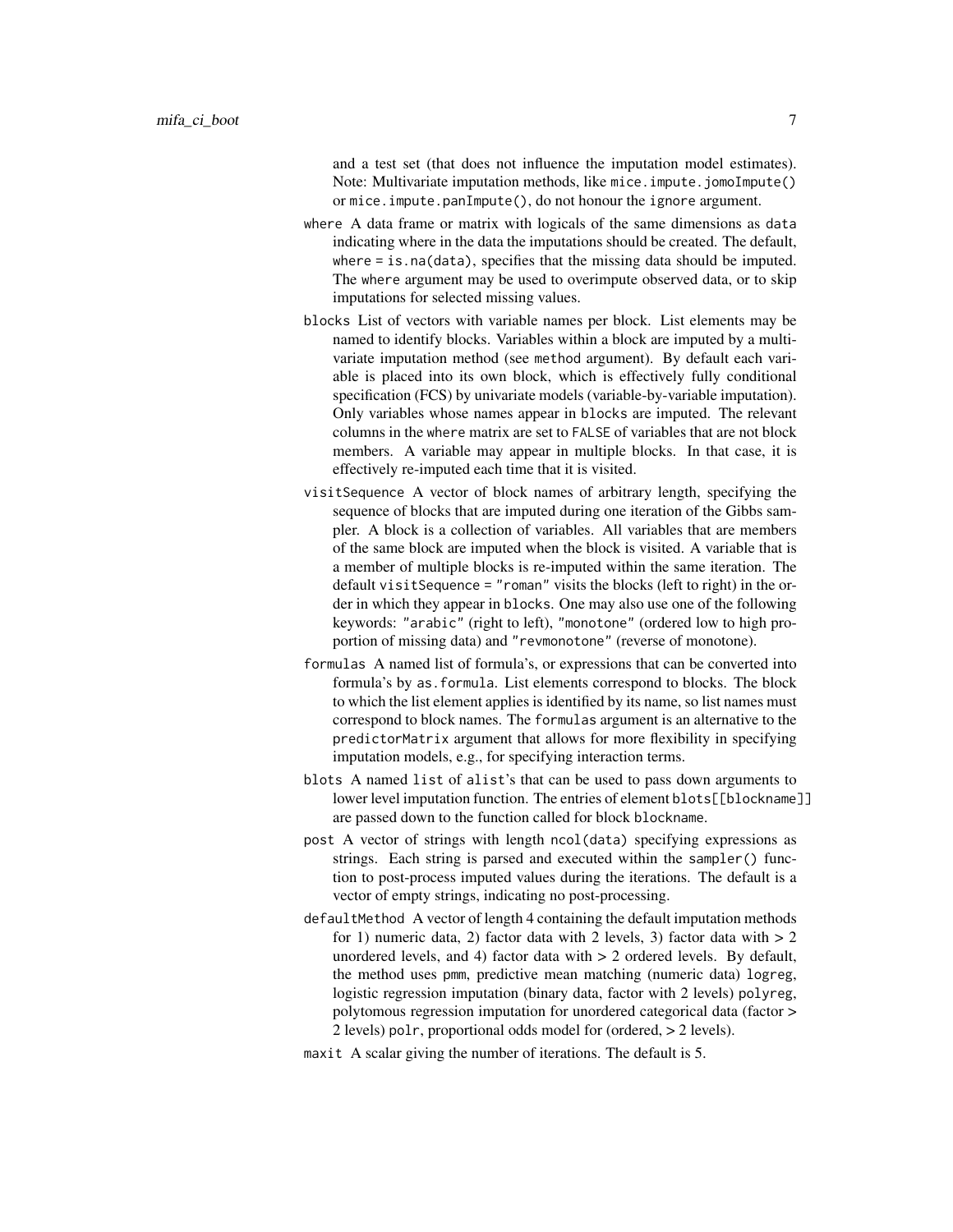- <span id="page-7-0"></span>printFlag If TRUE, mice will print history on console. Use print=FALSE for silent computation.
- seed An integer that is used as argument by the set.seed() for offsetting the random number generator. Default is to leave the random number generator alone.
- data.init A data frame of the same size and type as data, without missing data, used to initialize imputations before the start of the iterative process. The default NULL implies that starting imputation are created by a simple random draw from the data. Note that specification of data.init will start all m Gibbs sampling streams from the same imputation.

#### Details

This function uses the Shao and Sitter (1996) method to combine multiple imputation and bootstrapping. The imputations are done using  $mice::mice()$ .

Normally, this function does not need to be called directly. Instead, use  $mif a(...,ci = "boot").$ 

#### Value

A data frame containing bootstrapped confidence intervals for variance explained by different number of principal components.

#### References

Shao, J. & Sitter, R. R. (1996). Bootstrap for imputed survey data. Journal of the American Statistical Association 91.435 (1996): 1278-1288. doi: [10.1080/01621459.1996.10476997](https://doi.org/10.1080/01621459.1996.10476997)

#### See Also

[mifa\(\)](#page-1-1), [mice::mice\(\)](#page-0-0)

Other mifa confidence intervals: [mifa\\_ci\\_fieller\(](#page-8-1))

#### Examples

```
if(requireNamespace("psych")) {
 data \leq psych::bfi[, 1:25]
 mifa_ci_boot(data, n_pc = 3:8, n_boot = 10, print = FALSE)
}
```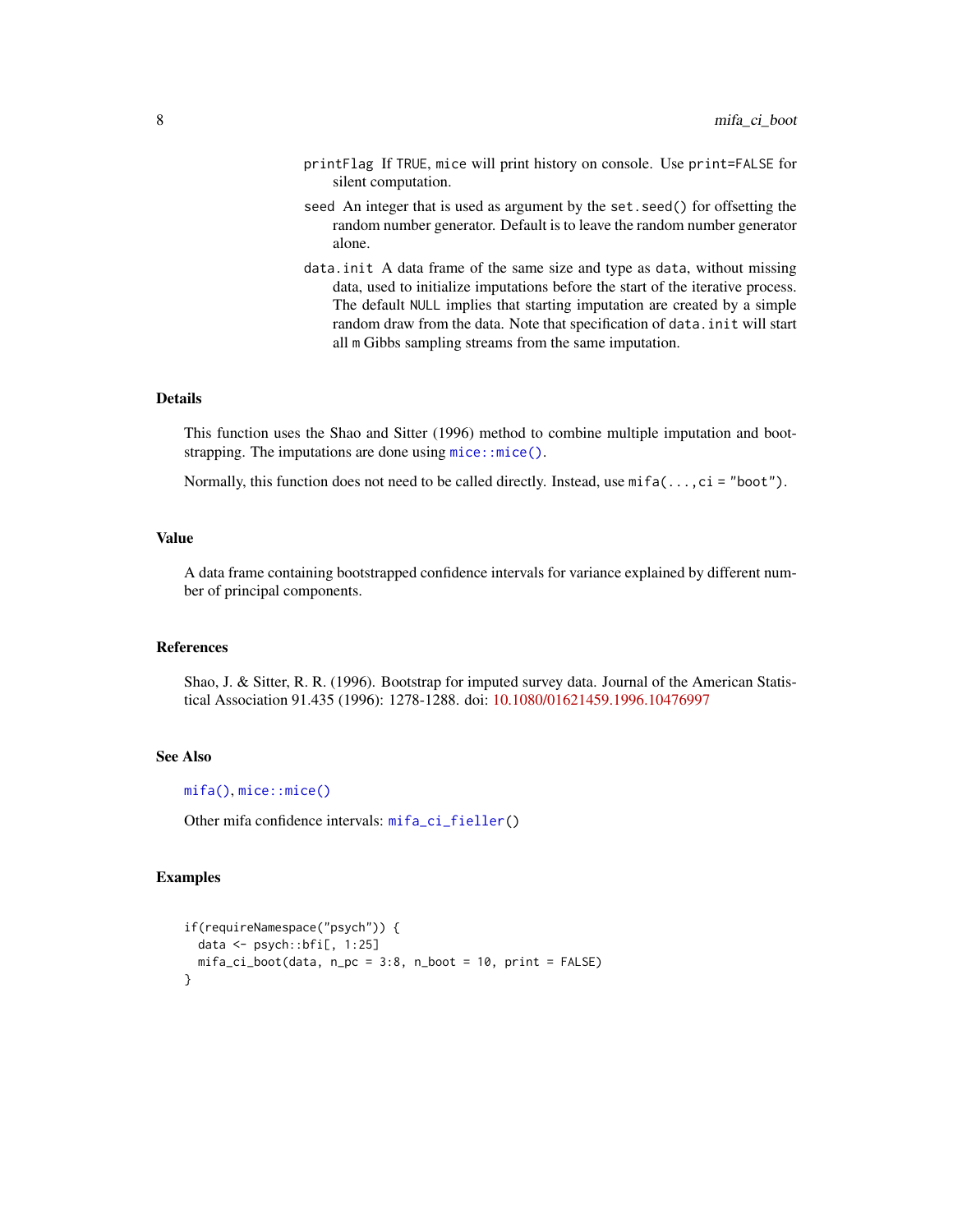<span id="page-8-1"></span><span id="page-8-0"></span>mifa\_ci\_fieller *Fieller confidence intervals for explained variance*

#### Description

Computes parametric confidence intervals for proportion of explained variance for given numbers of principal components using Fieller's method. Note that by setting ci = TRUE in [mifa\(\)](#page-1-1), this confidence interval can be computed as well.

#### Usage

```
mifa_ci_fieller(cov_imps, n_pc, conf = 0.95, N)
```
#### Arguments

| cov_imps | List containing the estimated covariance matrix within each imputed data. One<br>can use $cov_i$ imputations returned by $mif_a()$ .                                                                                                                                                                          |
|----------|---------------------------------------------------------------------------------------------------------------------------------------------------------------------------------------------------------------------------------------------------------------------------------------------------------------|
| n_pc     | Integer or integer vector indicating number of principal components (eigenvec-<br>tors) for which explained variance (eigenvalues) should be obtained and for<br>which confidence intervals should be computed. Defaults to all principal com-<br>ponents, <i>i.e.</i> , the number of variables in the data. |
| conf     | Confidence level for constructing confidence intervals. The default is .95 that<br>is, 95% confidence intervals.                                                                                                                                                                                              |
| Ν        | A scalar specifying sample size.                                                                                                                                                                                                                                                                              |

#### Details

Normally, this function does not need to be called directly. Instead, use mifa(...,ci = "fieller").

#### Value

A data frame containing confidence intervals for n\_pc principal components.

#### References

Fieller, E. C. (1954). Some problems in interval estimation. Journal of the Royal Statistical Society. Series B (Methodological): 175-185.

#### See Also

#### [mifa\(\)](#page-1-1)

Other mifa confidence intervals: [mifa\\_ci\\_boot\(](#page-4-1))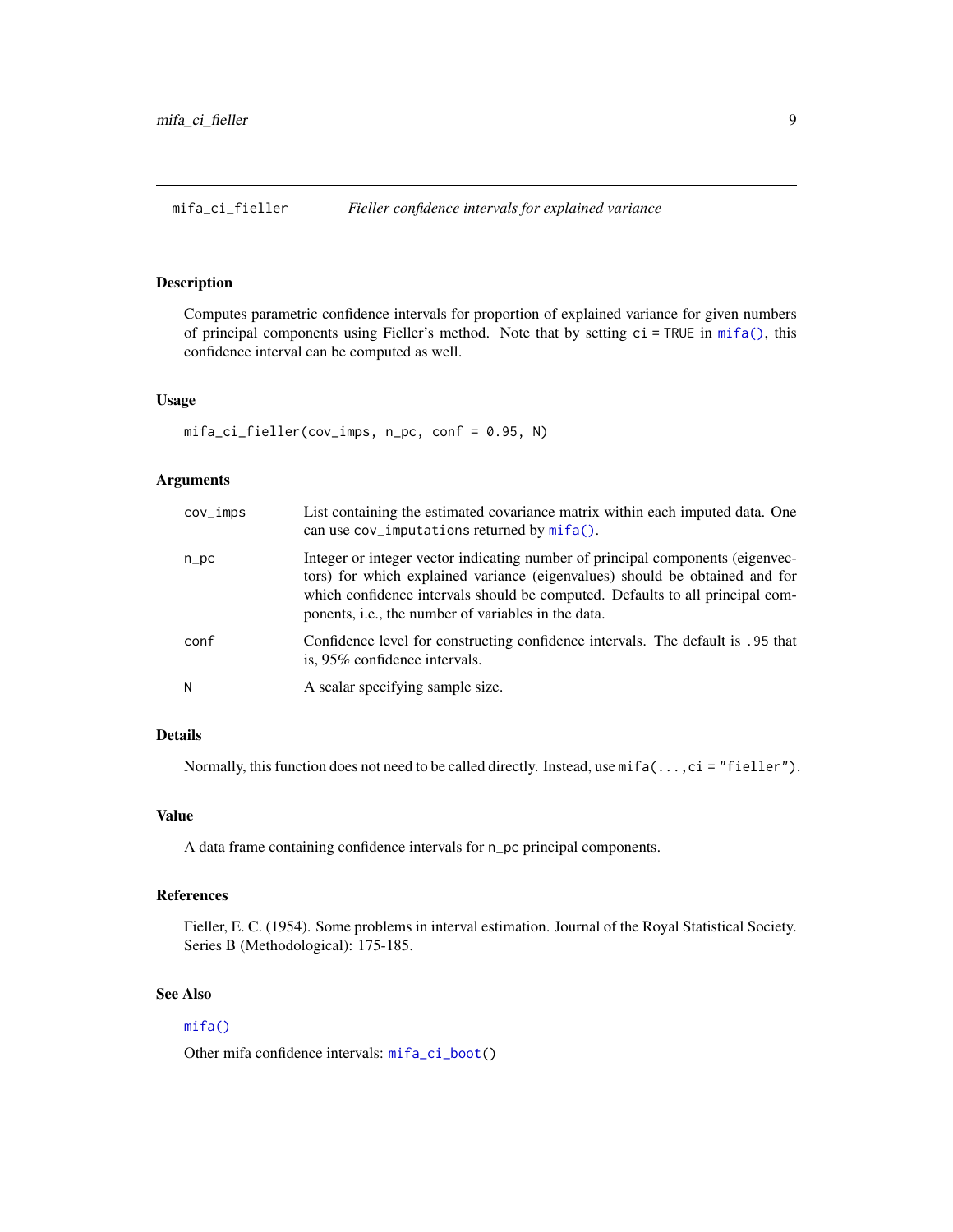#### Examples

```
if(requireNamespace("psych")) {
  data <- psych::bfi[, 1:25]
 mi <- mifa(data, print = FALSE)
 mifa_ci_fieller(mi$cov_imputations, n_pc = 3:8, N = nrow(data))
}
```